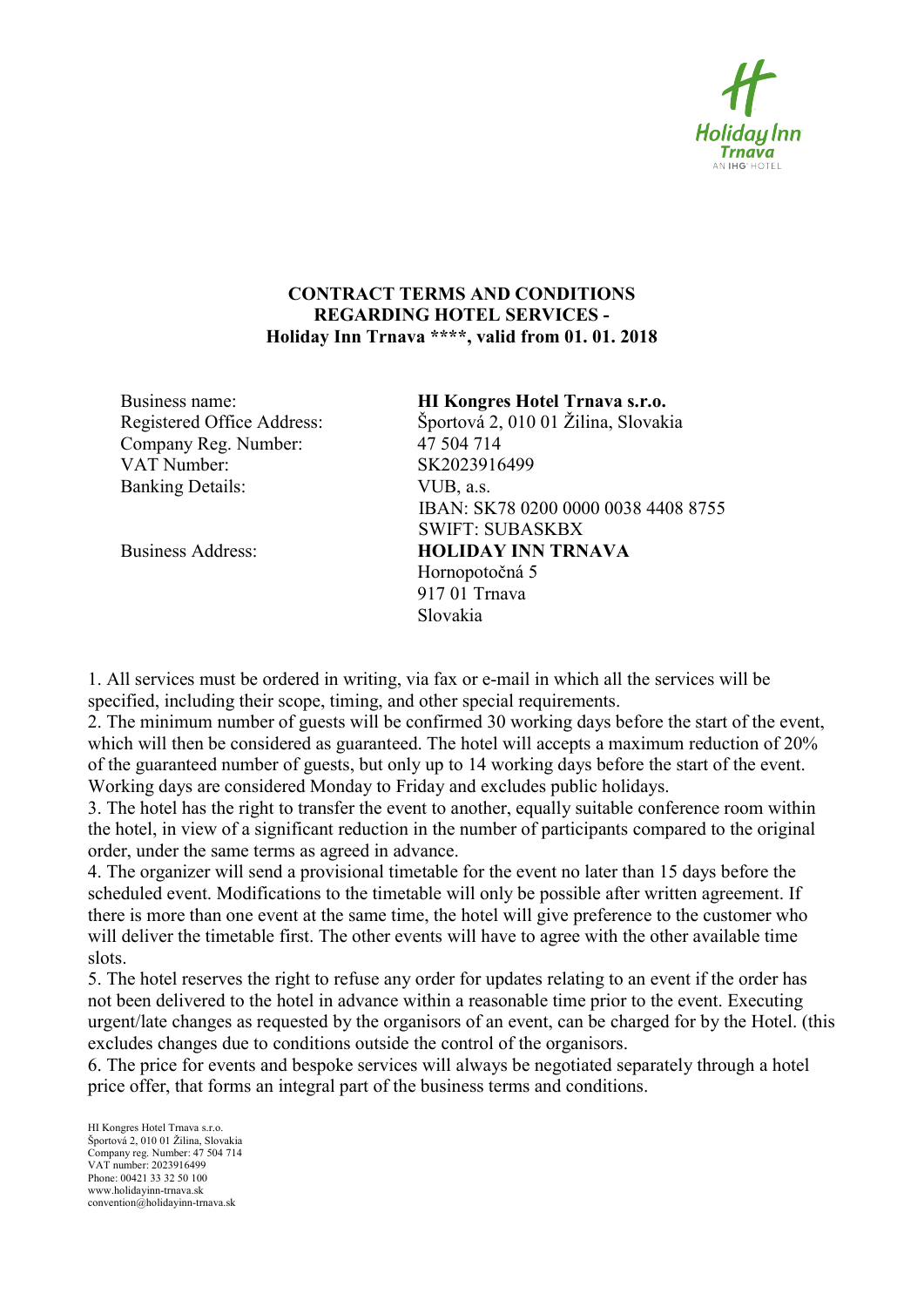

7. The check-in time for all reserved hotel rooms is 16:00 and they will be made available to the organisers as per the hotel policy. The client must provide a Rooming list for all guest arrivals. The hotel can only release rooms to the client, if the hotel has a confirmed room reservation.

8. If the customer wants to guarantee a reservation, the hotel can request a 100% upfront fee, to cover the total price of the booked accommodation.

9. The client is obliged to check-out and release the room back to the Hotel on the agreed day of departure no later than 11:00 o'clock, unless otherwise agreed in writing prior to the event. In the event that the client/guest vacates the room after this 11:00 deadline, the hotel is entitled to charge a late check-out fee of 10  $\epsilon$  for every hour until 16:00. After 16:00, the full selling price of the room will be charged to the client, and must still vacante the room.

10. Each customer will be personally responsible for his / her extra costs (extra services such as mini bar, telephone, laundry, etc.) and will pay for them individually on departure, unless otherwise agreed. If some guest accounts remain unpaid, the client who ordered the event will be laible for these charges.

11. Accommodation for clients and other rights and obligations in relation to the hotel are regulated by the hotel's Terms and Conditions.

12. The hotel guarantees a reservation to the customer and requested service after the payment of a deposit, which is calculated at 50% of the preliminary price calculation, in case the price offer exceeds 3,000 Eur. If the advance invoice is not paid by the due date indicated on the invoice, the hotel is entitled to cancel the event if it deems it necessary.

13. The hotel has the right to cancel the order from the client with immediate effect if the customer fails to pay the amount specified in the advance invoice and the corresponding amount has not been credited to the hotel's bank account.

14. In the case of a new customer, a pre-invoice of 100% of the preliminary price offer will be issued and must be paid by the client bids paid by the client on the due date as stated on the preinvoice.

15. Unless otherwise agreed in advance, all hotel services including accommodation will be charged to client in the form of a tax invoice. The invoice can be issued on the day of the departure from the hotel or on the actual the day when the customer has used all hotel services ordered. The invoice must contain all the legal invoicing details effective at the time of issue. The Customer has the right to make any changes to preliminary invoice within 3 business days of receipt. If no changes are made by the client within this time, the hotel will automatically issue a final invoice.

16. If the issued invoice does not have all the relevant company details and tax details required or is not properly issued by the hotel, the Customer is entitled to return the invoice for repair by the hotel. In such a case, a new payment date will be issued along with the new invoice. However, if the customer has accepted the billing details as correct and request further changes for the correction afterwards, the payment terms and the invoice payment date will remain the same.

17. The invoice payment is due 14 calendar days from the date of its issue.

18. In the event that the Customer becomes late in paying for the services provided within the agreed time, the Customer shall pay the hotel interest to the amount of 0,05% of the due amount for each calendar day of the delay.

HI Kongres Hotel Trnava s.r.o. Športová 2, 010 01 Žilina, Slovakia Company reg. Number: 47 504 714 VAT number: 2023916499 Phone: 00421 33 32 50 100 www.holidayinn-trnava.sk convention@holidayinn-trnava.sk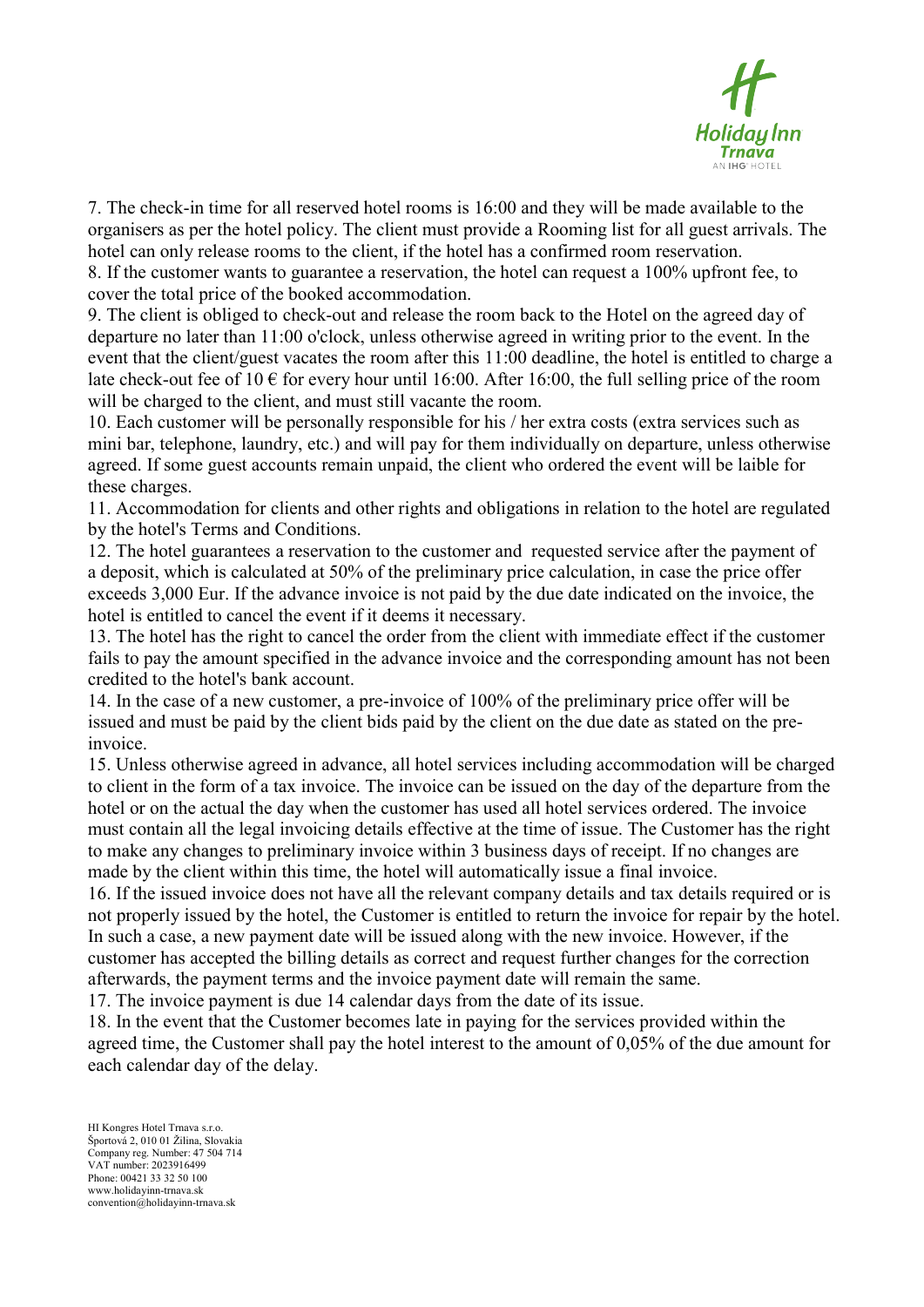

19. Congress facilities are provided until maximum 02:00 in the morning. If the client wishes to use the congress facilities after 02:00 in the morning, the hotel will charge an additional rental fee for these premises.

20. The event organiser is fully responsible for any damages (as a result of negligence, destruction (intentional or not) and other losses) caused to the property of the hotel during the execution of the event, conduct by the organisers, participants or any third parties related to the event (e.g. music, production, video recording, etc.) involved in the preparation and / or the course of the event. The organiser of the event is obliged to compensate the hotel for any damages no later than 10 days after the receipt of the invoice for such damages.

21. Any third party services arranged by the organiser, falls under his / her competence and direction. Ultimate responsibility for third parties and any damage caused, will be the responsibility of the organiser.

22. The organiser of an event must obtain prior consent from the hotel to bring any items or decoration to the premises, to use for the event. In order to prevent possible damage to hotel property, the organiser of the event is required to arrange the location and installation method of any items in advance with the hotel. Any installed items must be removed immediately after the event and may not be temporarily or permanently stored in any of the hotel's premises accessible by the public. In the event that the organiser of the event violates the obligations set out in this paragraph, the hotel is entitled to remove and store these items and may keep them at the expense and risk of the organiser of the event, while being entitled to charge the client with a storage or room rental fee. All exhibition stands or promotional material and other organisational items must be removed immediately after the event. If the organiser fails to remove all ietms after an event the hotel may charge the client for rental space until the items have been collected. The hotel is also authorised to remove and store exhibits and other items at the expense of the organiser.

23. The organiser undertakes to pay the hotel all damages caused during the preparation, duration and breakdown of the event in all hotel premises. This includes the storage of exhibitor objects remaining in hotel premises.

24. The organiser of the event is not entitled to allow meals and drinks to be served at the event, except those provided by the hotel, unless expressly agreed otherwise in writing.

25. The organiser of the event and/or participants of an event are only entitled to bring and use alcoholic beverages, not provided by the hotel, under a special contractual agreement. In case such authorisation is not obtained beforehand, the organiser of the event is obliged to pay an additional service/corkage fee as determined by the hotel. In this case that food and drink is brought onto hotel premises, the event organiser assumes full responsibility for the legal origin of the products, health and safety and any tax implications or customs duties linked to alcoholic beverages.

26. If, under a special contractual arrangement, the organiser of the event and/or participants of the event are entitled to bring and consume food not provided by the hotel, the organiser of the event takes full responsibility for the health and hygiene of the baked or confectionery products or any other edible goods. The hotel complies with the generally binding legal regulations applicable to the public health sector and is entitled to take a control sample of each of these products and keep it in the prescribed manner for the necessary time, to be analysed if necessary by a health authority.

HI Kongres Hotel Trnava s.r.o. Športová 2, 010 01 Žilina, Slovakia Company reg. Number: 47 504 714 VAT number: 2023916499 Phone: 00421 33 32 50 100 www.holidayinn-trnava.sk convention@holidayinn-trnava.sk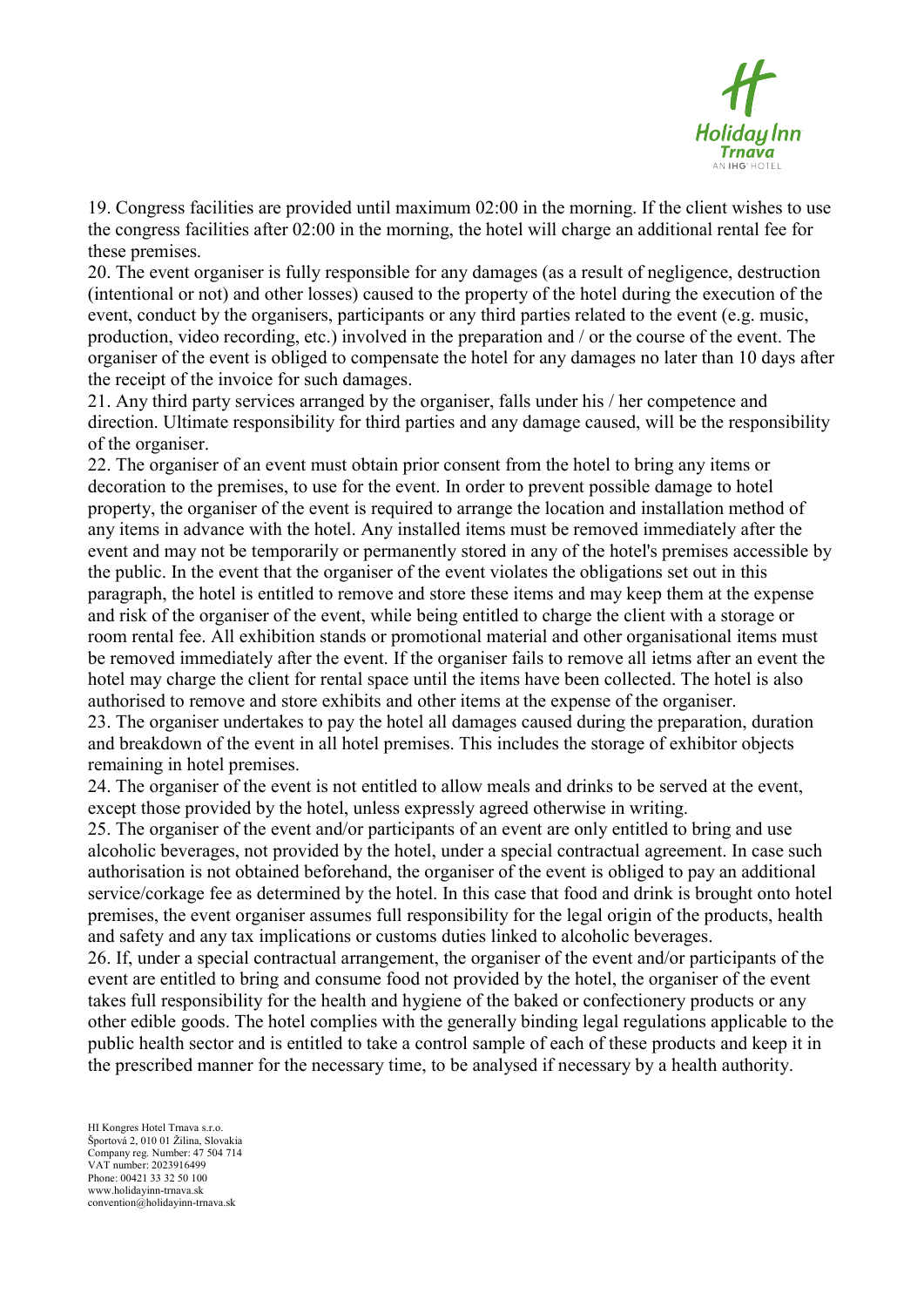

27. The organiser of the event is fully responsible for following the fire regulations of the premises used. The organiser of the event is required to comply with all local regulations in the area of fire prevention and other obligations arising from generally binding legislation. If fire assistance is required during the event, the organiser of the event is responsible for the organisation and operation of such assistance. Any use of open fire and fireworks on hotel premises or smoking outside the reserved areas is prohibited and any exceptions to this prohibition must be agreed in advance with the hotel, which is authorized to set additional conditions and restrictions. 28. In the event that the parties agree in writing, the hotel may provide special technical equipment from third parties, in which case the client shall be responsible for the professional handling of such equipment and for its proper handing over back to the hotel. The Client is obliged to compensate the hotel for any damage caused as a result of the actions of third parties relating to the use of such equipment.

29. The organiser is obliged to check the equipment, provided by the hotel, within a reasonable time before the event starts and to claim all defects with the responsible technician of the hotel's technical department. If this is not done, the hotel cannot be held responsible for inappropriate technical equipment or its defects.

30. The hotel may request the organiser of the event to provide a security service if the hotel considers it justified under the circumstances. Any costs related to the security service will be at the expense of the organiser of the event.

31. Parking in the hotel parking and hotel garage is at the sole risk of the organiser/guest/attendee, whether parking is provided as a paid or free service. Please note that parking is not guaranteed by the hotel unless otherwise agreed in writing.

32. All cancellations must be dated and made in writing.

33. The hotel has the right to unconditional cancellation of the event due to an emergency, such as natural disasters or other circumstances beyond the control of the hotel, thus not allowing the hotel to fulfill the order to the customer.

34. The hotel may cancel the event even if it is over 90 days before the scheduled start of the service, or the hotel has reasonable grounds to believe that the use of hotel services could jeopardise the proper operation of the hotel, hotel safety, its staff or clients, damage the reputation or the validity of the hotel in the public without the right to be attributed to the owner, the governing body of the hotel.

35. If, after written confirmation of the ordered services, the client cancels or changes the details of the event, the hotel is entitled to the following cancellation fees: